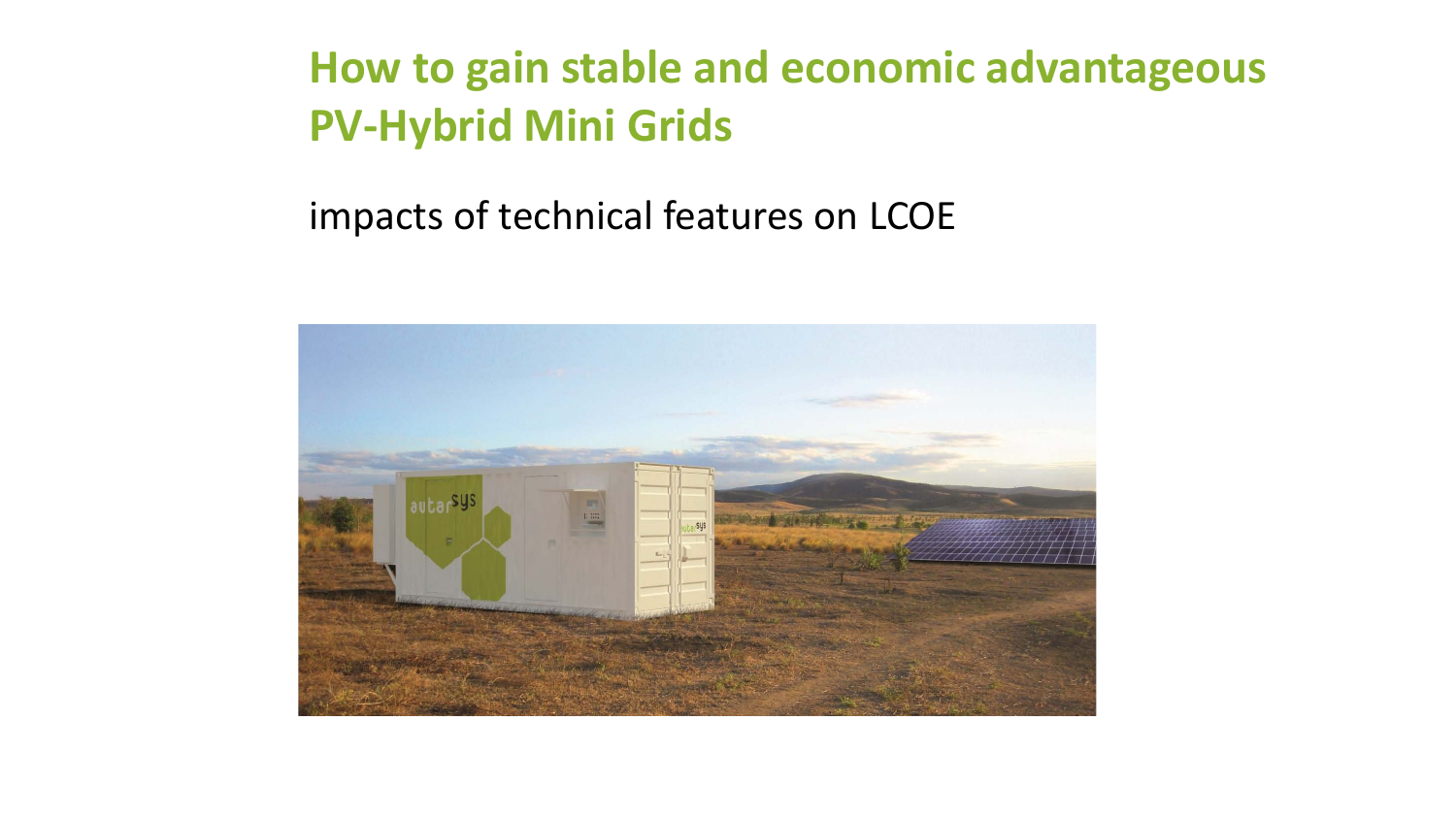# **Actual Situation**





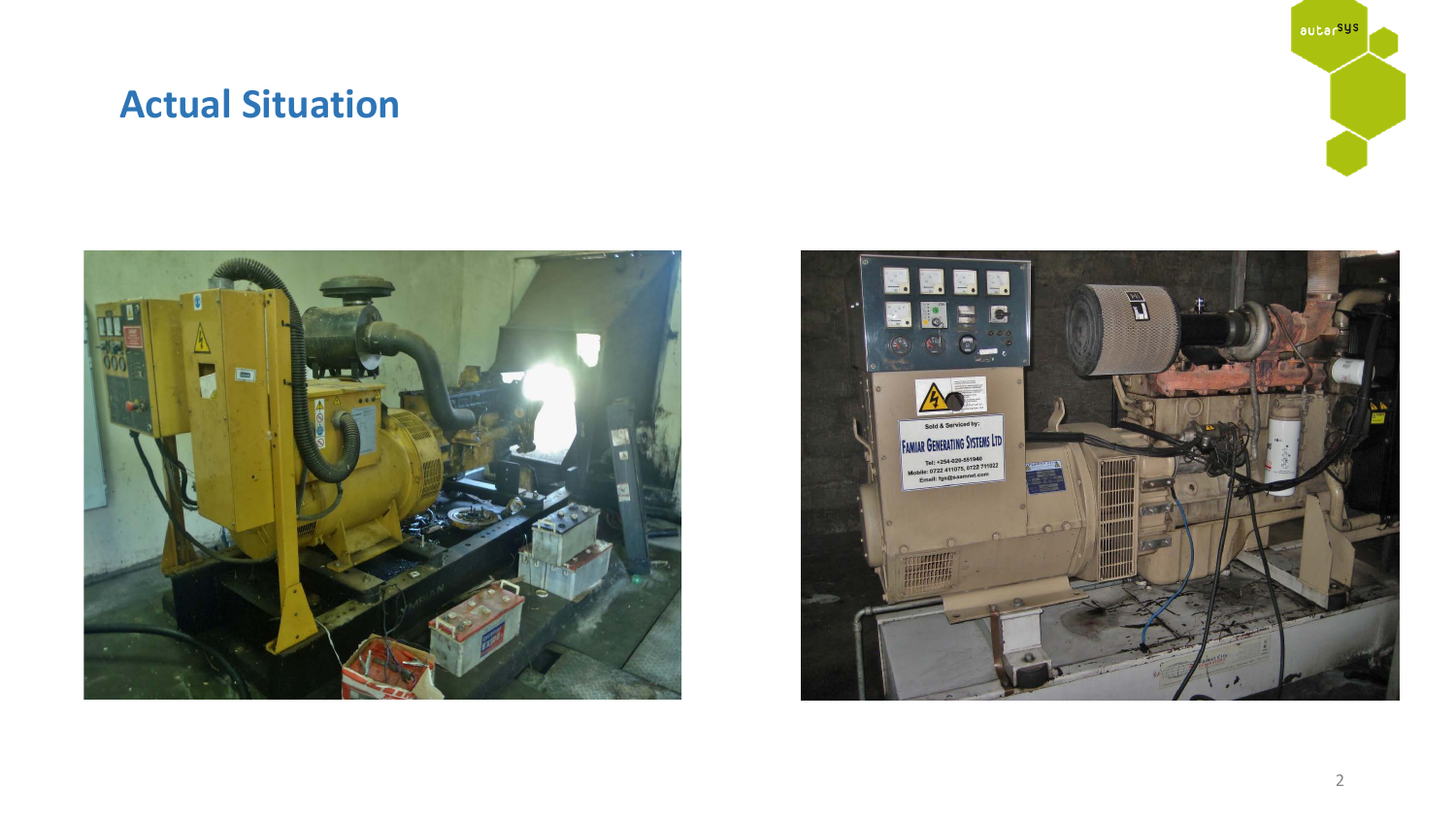# autarsys

# **Energy generating technologies**

overview of levelized costs of electricity dependent on technology



Levelized cost of electricity (LCOE)of renewable and conventional power plants in Germany 2013. The value under the technology refers in the case of PV to the insolation global horizontal irradiation (GHI) in kWh/m²/a. For the other technologies refers it to the full load hours (FLH) per power plant per year. Specific investments are taken into account with a minimum and maximum value.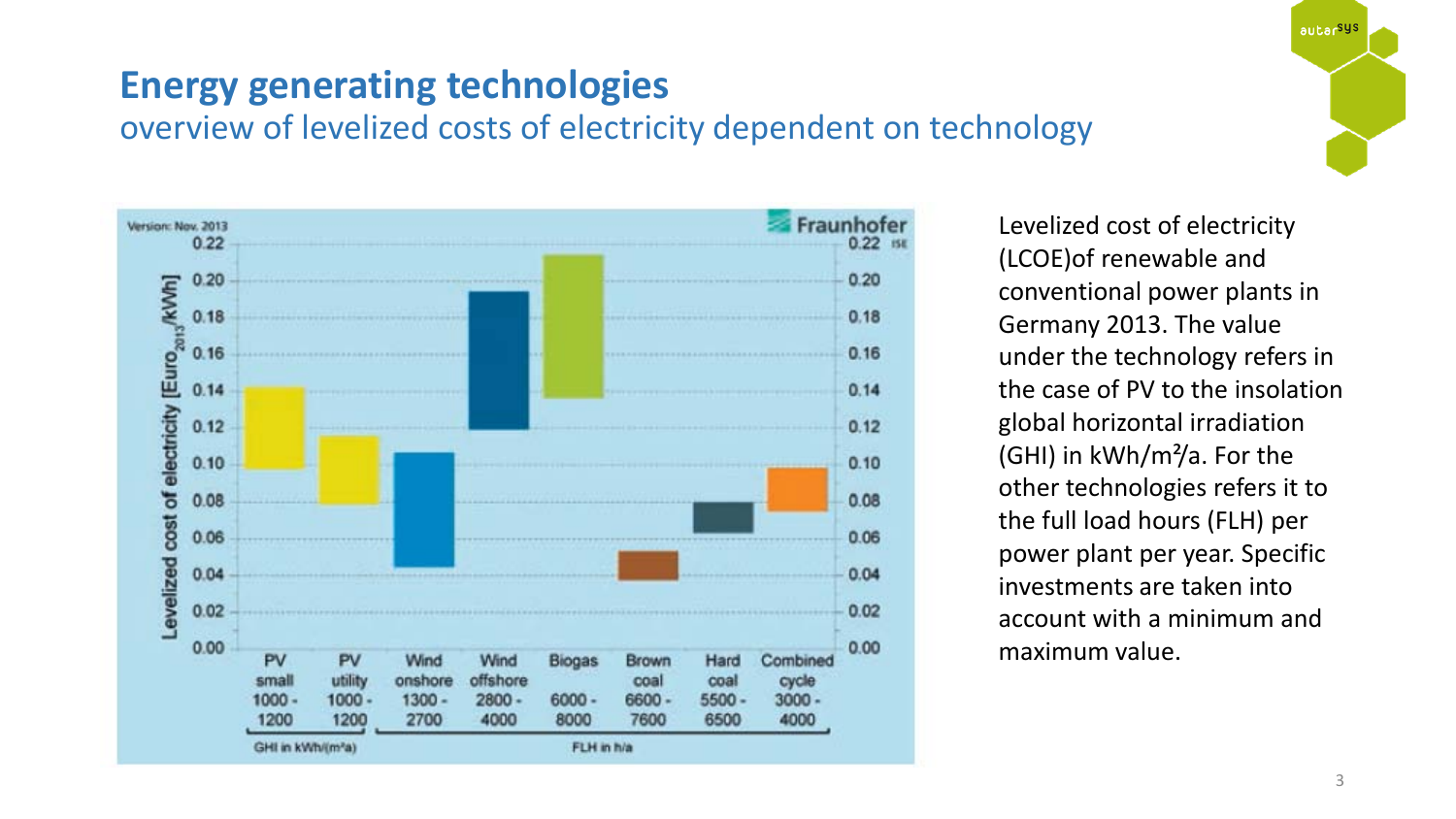# **Fluctuations of a medium sized photovoltaic system (100 kWp) during a scattered cloudy day**



autarsys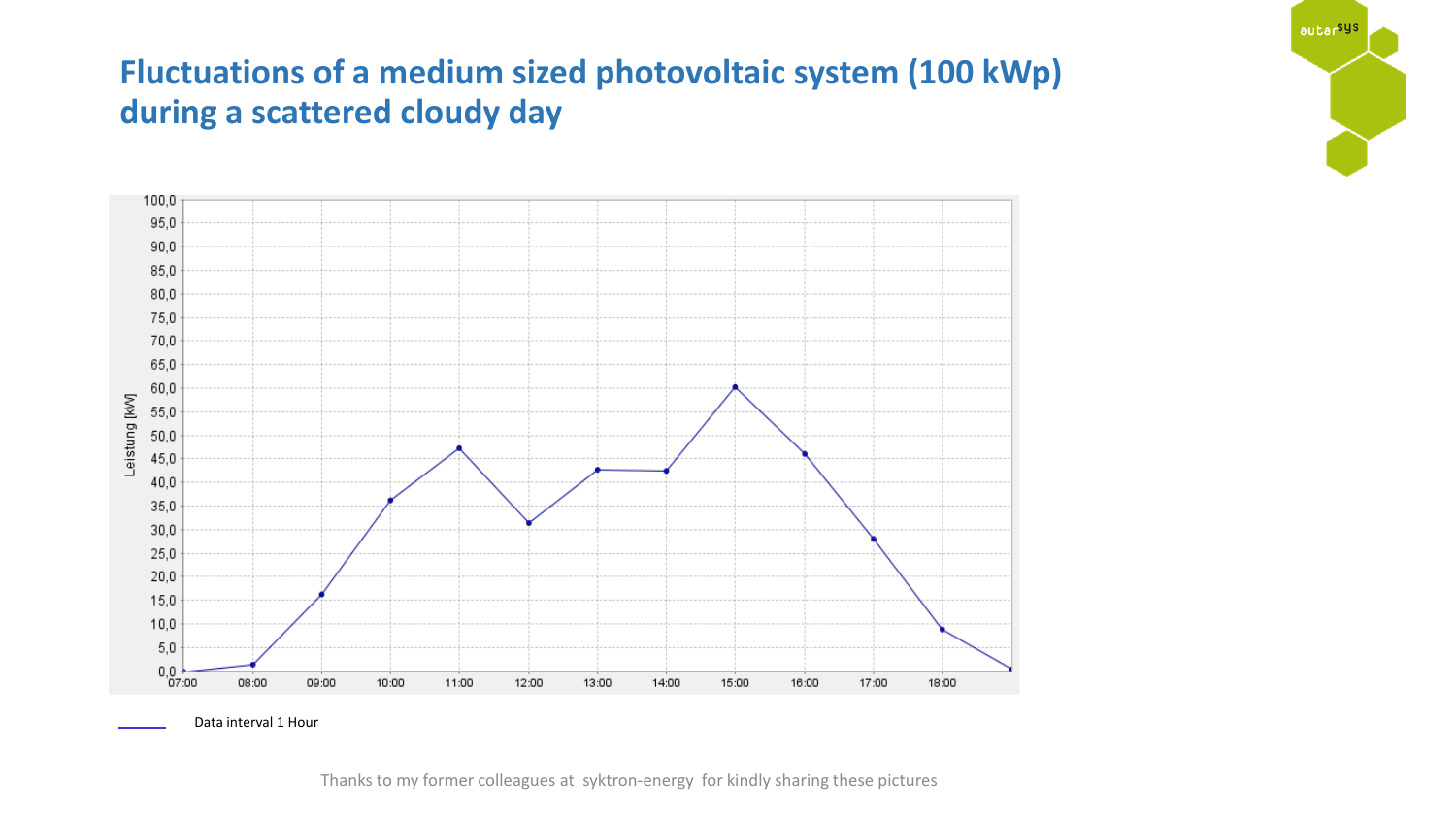# **Fluctuations of a medium sized photovoltaic system (100 kWp) during a scattered cloudy day**





#### **Strategies to solve this behavior:**

- 1. Limit PV-power to an acceptable amount of fluctuations and keep enough genset capacity running
- 2. Install a storage unit which is able to capture all fluctuations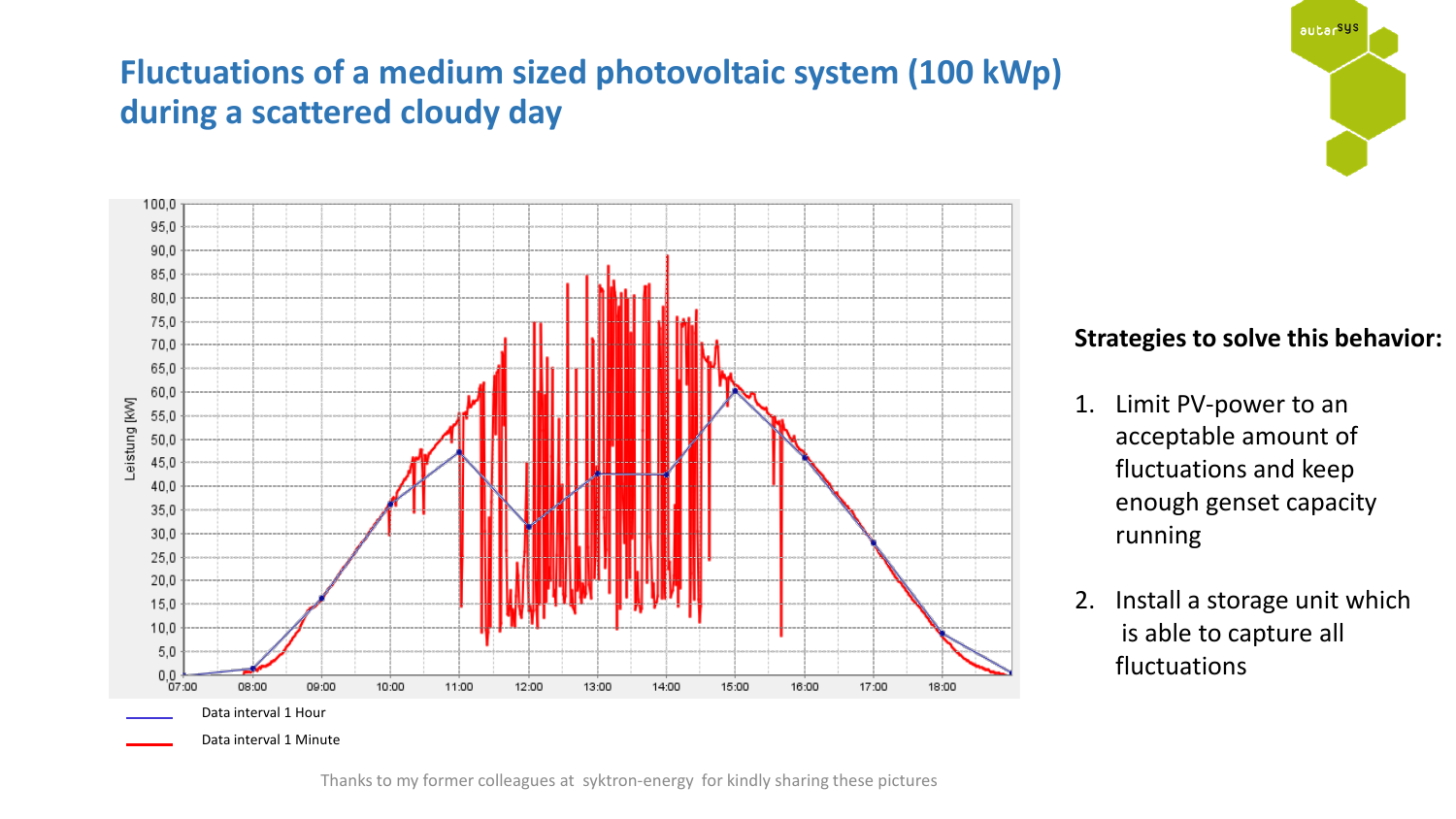# **Possible energy generation systems in rural Kenya**



**LCOE ≈ 44 \$ct/kWh**

**LCOE ≈ 37 \$ct/kWh**

**LCOE ≈ 27 \$ct/kWh**

autarSys

| Gensets [kVA]            | 500 kVA / 500 kVA / 300 kVA | 500 kVA / 500 kVA / 300 kVA | 500 kVA / 500 kVA / 300 kVA      |
|--------------------------|-----------------------------|-----------------------------|----------------------------------|
| Online hours/genset/year | 8760 h / 4758 h / 5023 h    | 8760 h / 2376 h / 5856 h    | 1102 h<br>1109 h $/$<br>95 h $/$ |
| Fuel consumption [I/a]   | 1,392,130 L/a               | 956,365 L/a                 | 153,508 L/a                      |
| PV-plant size [kWp]      |                             | 2,000 kWp                   | 3,500 kWp                        |
| Battery size [kWh]       |                             |                             | 8,500 kWh                        |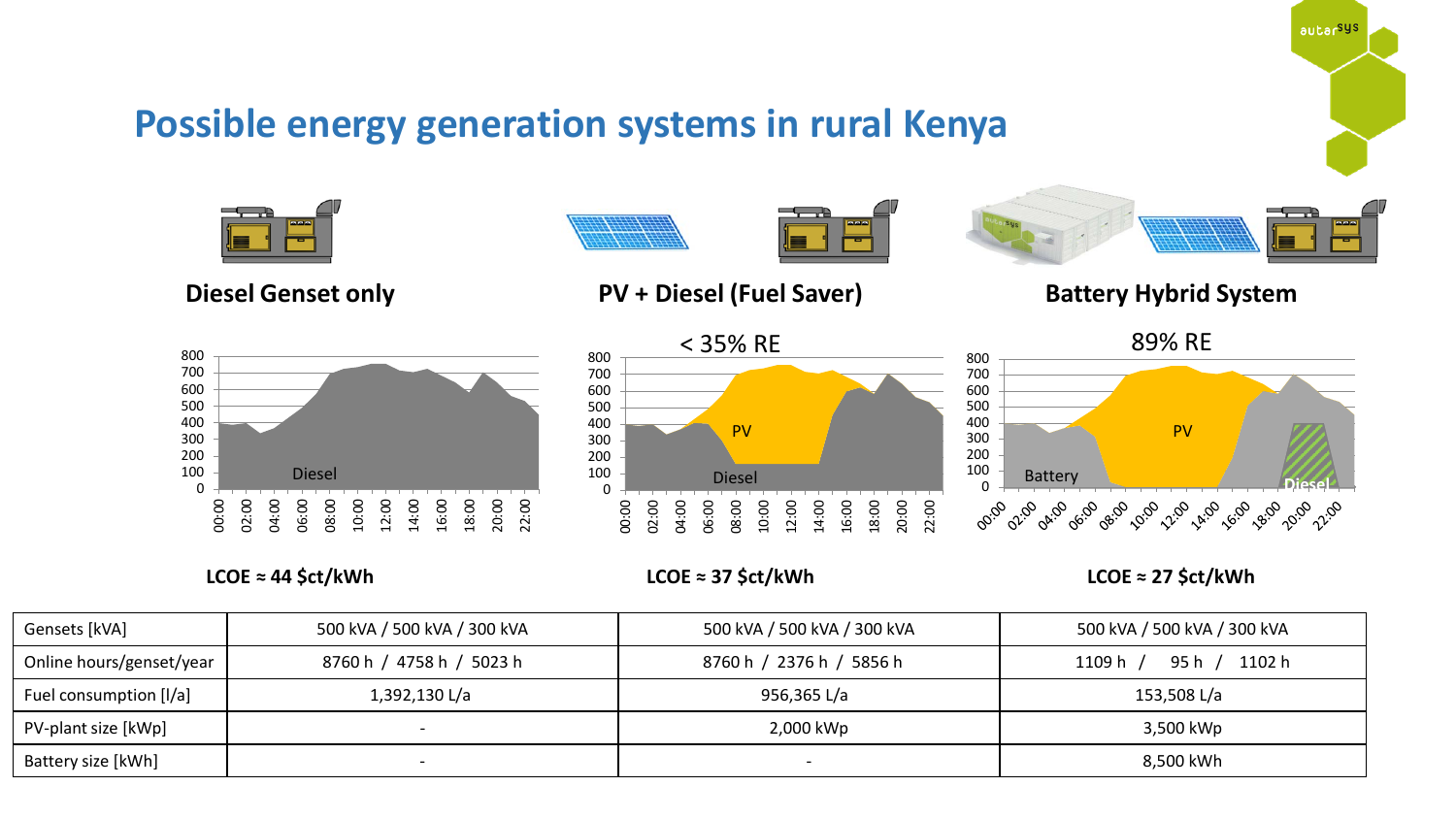**How to get high renewable generation share**

autarsys

**Shut down the Diesel gensets as often as possible !**

- **Battery-system (ESS) need to be sized to capture the full load demand**
- **ESS has to provide voltage source functionality**
- **ESS adjusts voltage and frequency in the grid**
- **ESS has to balance active and reactive power in the grid**
- **ESS has to provide enough short circuit current to shut down faults**
- **Use Diesel genset only in high efficient operating point.**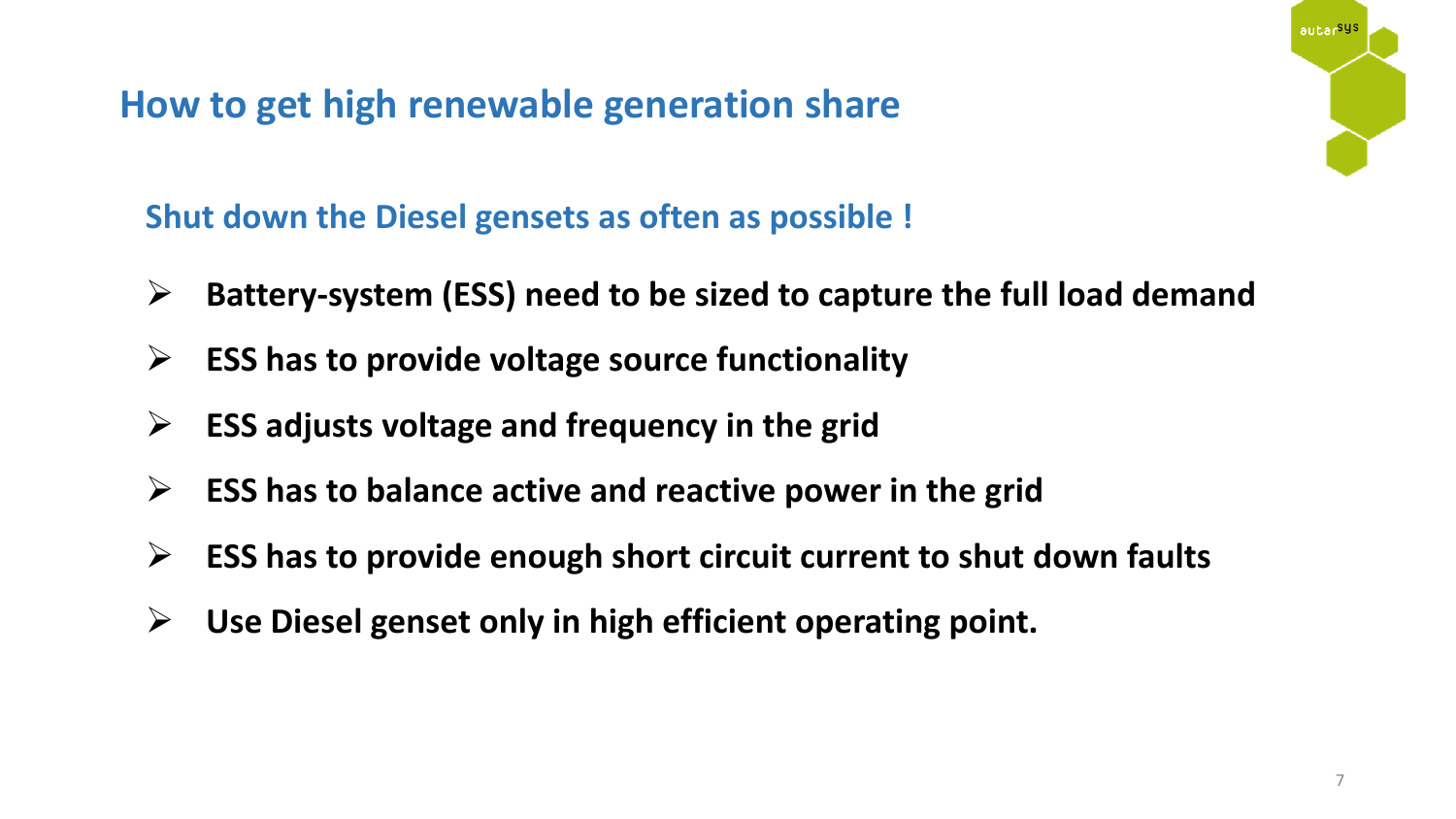# **Technical requirements to achieve high renewable share in combination with low LCOE**

autarsys

| <b>Requirement</b>                                        |                                                                                      | <b>Effect</b>                                                                                                          |
|-----------------------------------------------------------|--------------------------------------------------------------------------------------|------------------------------------------------------------------------------------------------------------------------|
| Long lasting system design                                | Project life >20 Years<br>$\bullet$                                                  | Low O&M / replacement costs<br>$\bullet$                                                                               |
| Optimal and stable ambient for battery<br>and electronics | Protection against high<br>$\bullet$<br>temperature, dust, salty<br>air and humidity | Maintains warranty conditions for<br>$\bullet$<br>battery, inverter and control electronic                             |
| High round trip efficiency                                | $>90\%$<br>$\bullet$                                                                 | Lowers investment in renewable generation,<br>$\bullet$<br>improve of diesel efficiency                                |
| Modular battery and inverter system                       |                                                                                      | Flexible for up/down scaling<br>$\bullet$<br>Increased redundancy<br>$\bullet$<br>Efficient spare part management<br>G |
| Minimum component number on site                          | Less connections -> lower<br>$\bullet$<br>failure rate                               | Reduce project risk<br>$\bullet$<br>Increase reliability                                                               |
| High quality components                                   | Design life > 10 Years                                                               | Increase reliability, reduce maintenance effort                                                                        |
| Containerized design                                      | <b>System mobility</b>                                                               | Improve risk mitigation                                                                                                |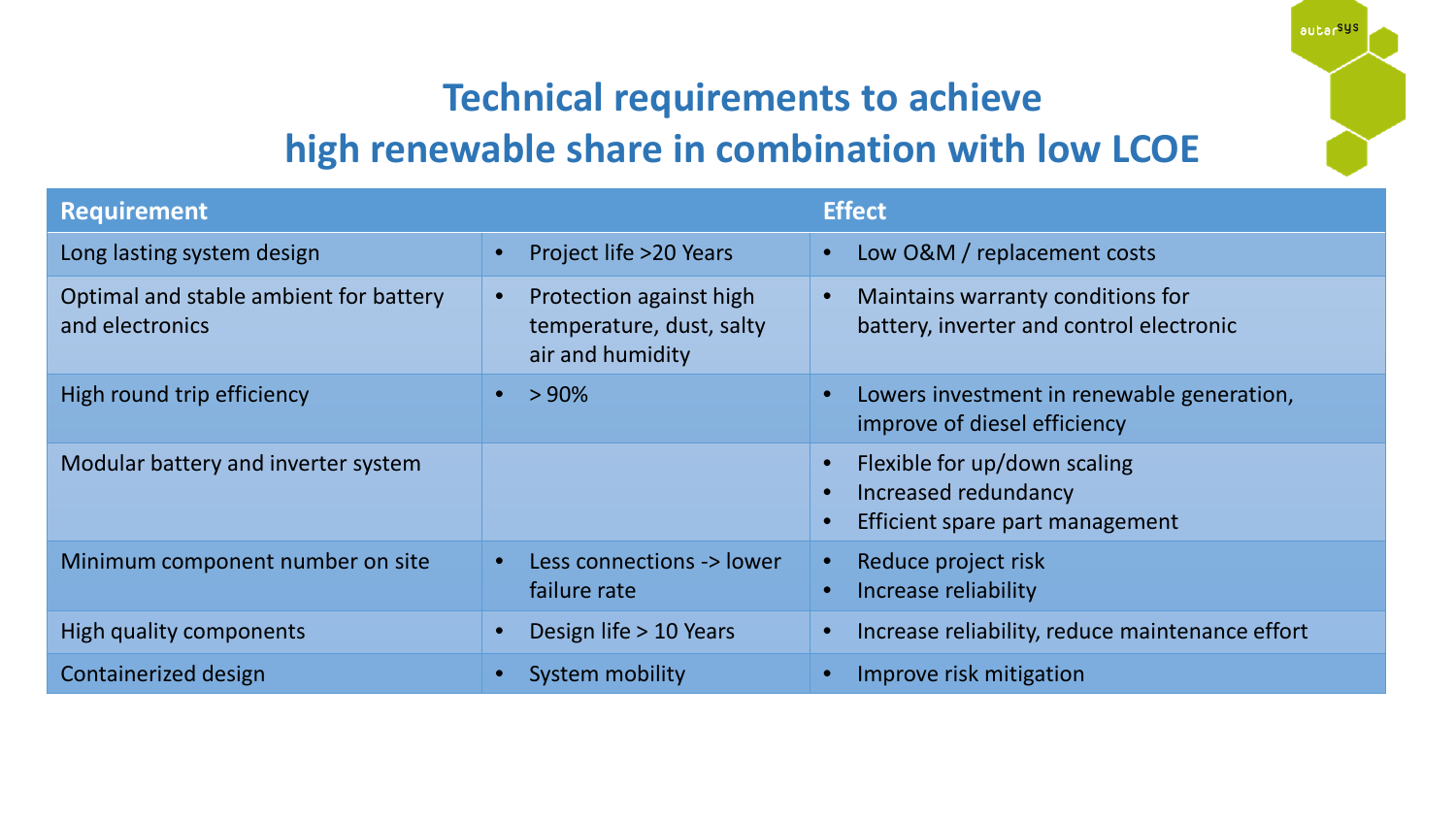## **Examples of different applications for PV-energy-storage solutions in East Africa**





autar<sup>sys</sup>

 $\Omega$ 

 $\sqrt{2}$ 

1

2

3

4

5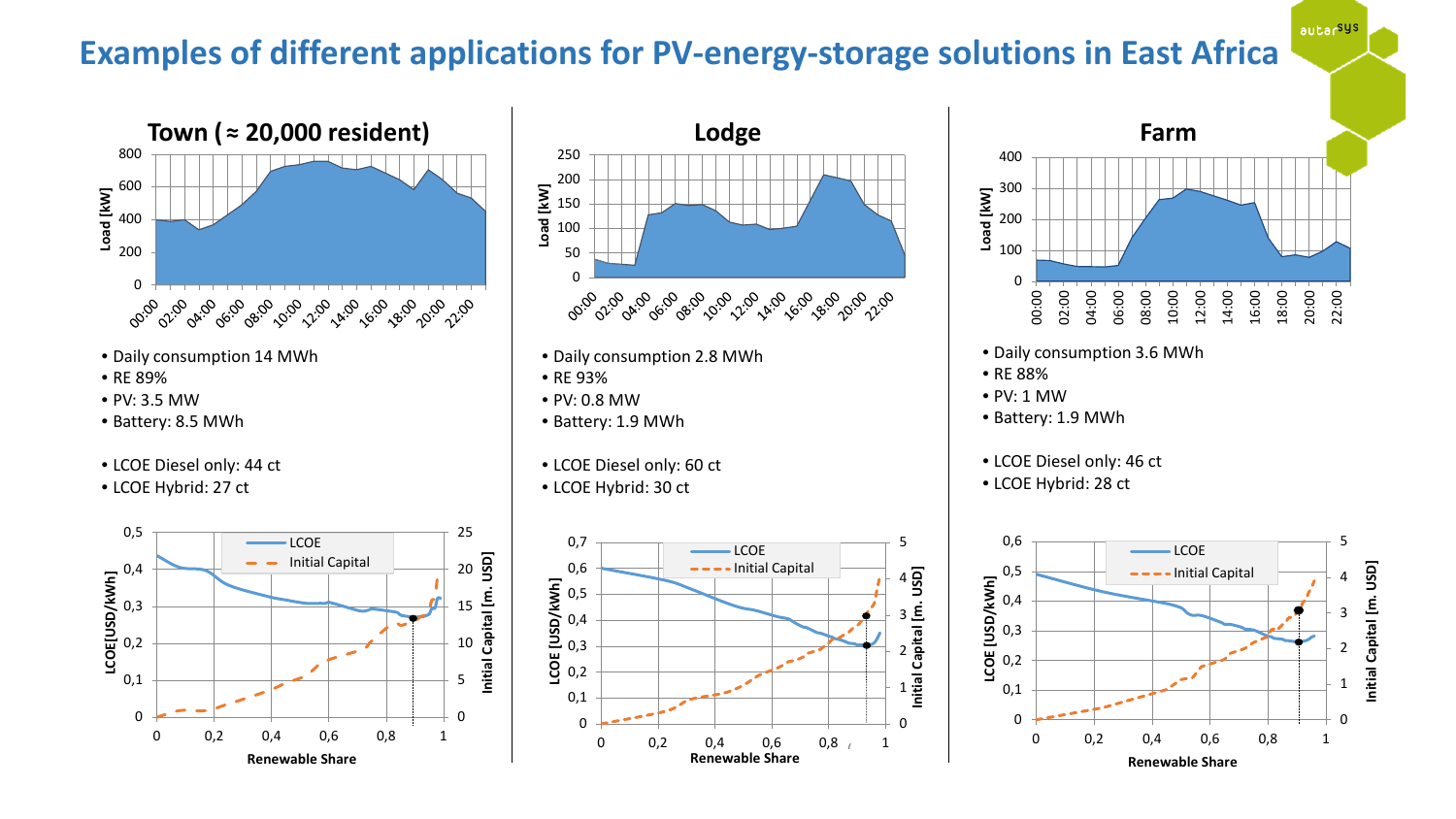### **A modular system to fulfill the demand**





Nom. AC-Power 50-100 kW AC-Capacity 50 – 100 kWh

Nom. AC-Power 150-200 kW AC-Capacity 150 – 200 kWh

Nom. AC-Power 200-800 kW AC-Capacity 300 – 2 MWh

autarsys